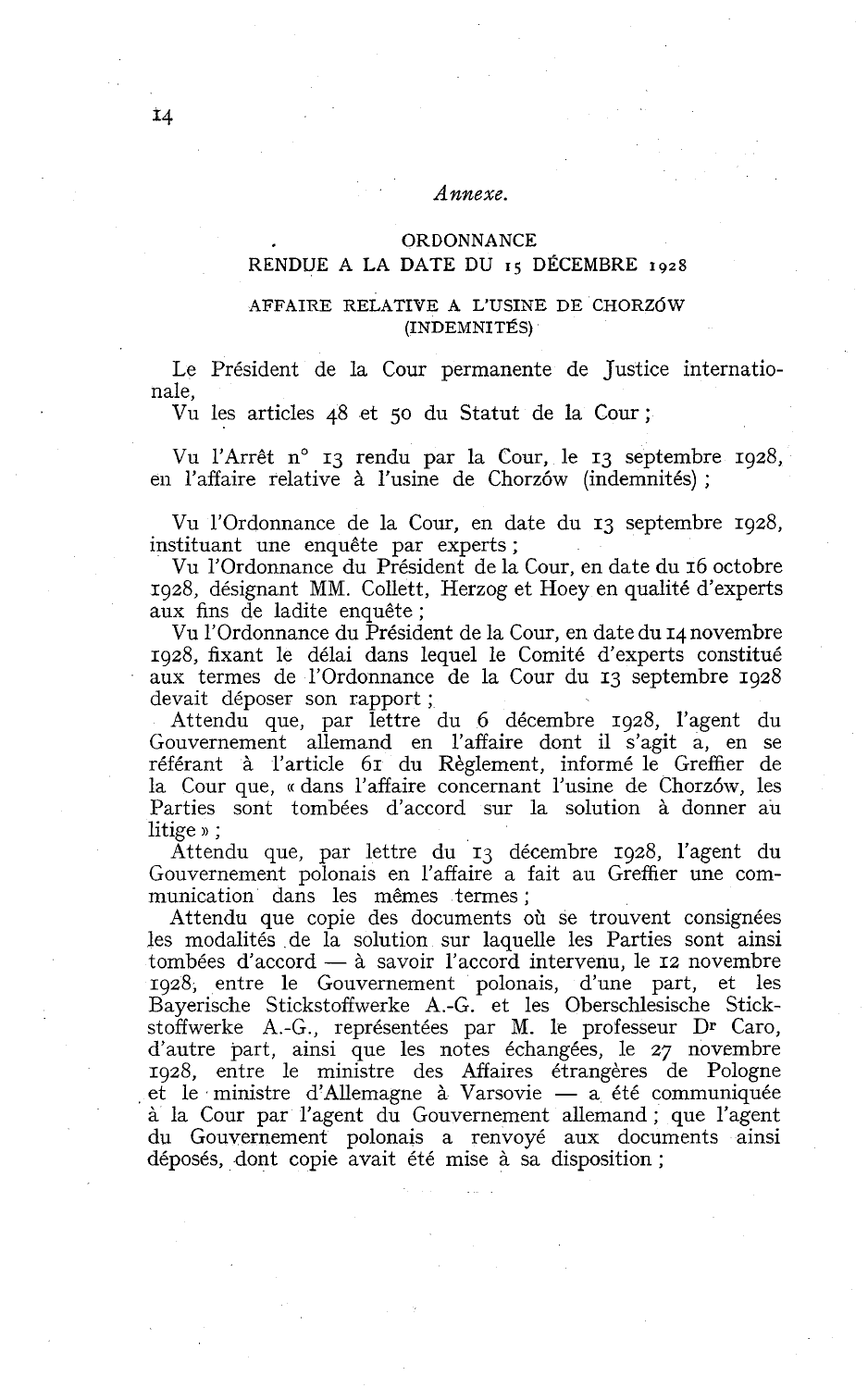# **Annex.**

#### *ORDER*

# *MADE ON DECEMBER isth, 1928*.

### CASE CONCERNING THE FACTORY AT CHORZOW (INDEMNITIES).

The President of the Permanent Court of International Justice,

Having regard to Articles 48 and 50 of the Statute of the Court ;

Having regard to Judgment No. 13 given on September 13th, 1928, by the Court in the case relating to the factory at Chorzów (indemnities);

Having regard to an Order of Court issued on September 13th, 1928, ordering that an expert enquiry should be held ;

Having regard to an Order by the President of the Court dated October 16th, 1928, nominating Messrs. Collett, Herzog and Hoey as experts for the enquiry in question ;

Having regard to an Order by the President of the Court dated November 14th, 1928, fixing the time within which the Committee of Experts set up under the Order of Court of September 13th, 1928, should file its report;

Whereas by a letter of December 6th, 1928, the Agent for the German Government in the case in question informed the Registrar of the Court, with reference to Article 61 of the Rules, that "the Parties to the Chorzow factory case have concluded an agreement regarding the settlement of this dispute" ;

And whereas a communication in the same terms was made to the Registrar by letter dated December 13th, 1928, from the Agent for the Polish Government in the said case :

And whereas copies of the documents embodying the conditions of the settlement on which the Parties are agreednamely, an agreement concluded on November 12th, 1928, between the Polish Government of the one part and the Bayerische Stickstoffwerke A.-G. and the Oberschlesische Stickstoffwerke A.-G., represented by Professor Dr. Caro, of the other part, as also the notes exchanged on November 27th, 1928, between the Polish Minister for Foreign Affairs and the German Minister to Warsaw-have been communicated to the Court by the Agent for the German Government ; and whereas the Agent for the Polish Government has referred to the documents thus filed, documents copies of which have been placed at **his** disposal ;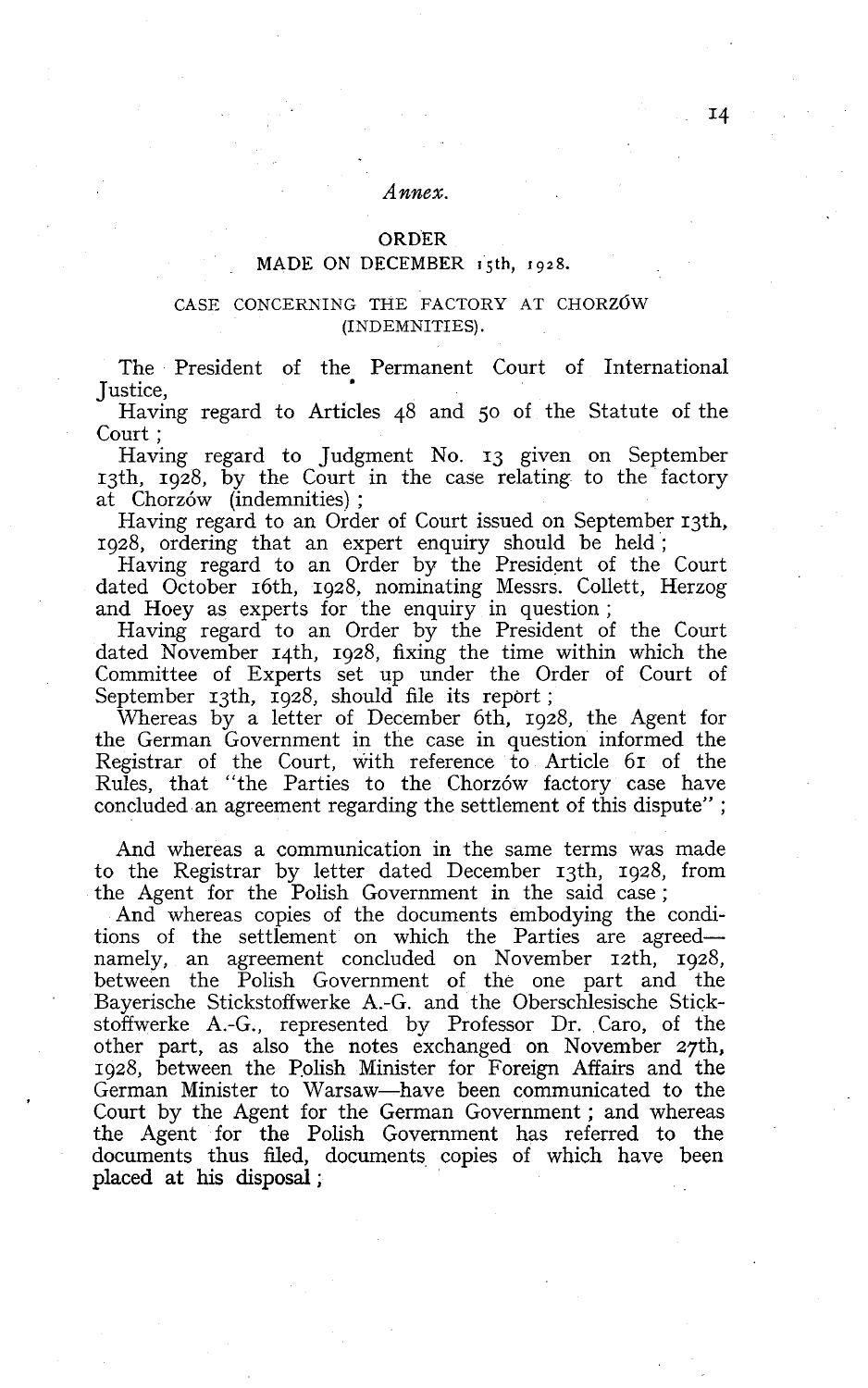### 15 CHORZÓW. - ORDONNANCE DU 15 DÉCEMBRE 1928

Considérant qu'aux termes desdites notes, il a été convenu entre les Parties que « l'instance actuellement pendante devant la Cour permanente de Justice internationale de La Haye, en l'affaire de Chorzów, sera retirée comme devenue sans objet » ; que, par conséquent, il y a lieu d'estimer que l'accord intervenu comporte la solution de l'ensemble du litige porté devant la Cour, à la date du 8 février 1927, par le Gouvernement allemand ;

Considérant que, l'accord entre les Parties ayant, avant la clôture de la procédure, été notifié par écrit à la Cour, il ne reste à celle-ci, aux termes de l'article 61 du Règlement, qu'à donner acte de l'accord intervenu ;

Considérant que, dès lors, la procédure par experts, instituée en vertu des Arrêt et Ordonnance du 13 septembre 1928, est également devenue sans objet ; qu'il y a, par conséquent, lieu de la clore ;

#### *Décide* :

**I)** La procédure par experts instituée en l'affaire de l'usine de Chorzów (indemnités) en vertu de l'Arrêt et de l'Ordonnance rendus par la Cour à la date du 13 septembre 1928 est close.

2) Le Comité d'experts constitué comme il est dit dans les Ordonnances rendues par le Président de la Cour les 16 octobre et **14** novembre 1928 est dissous.

3) Copie de la présente Ordonnance sera transmise aux membres dudit Comité d'experts.

Fait en français et en anglais, le texte français faisant foi, au Palais de la Paix, à La Haye, le quinze décembre mil neuf cent vingt-huit, en trois exemplaires, dont l'un restera déposé aux archives de la Cour et dont les autres seront transmis aux agents du Gouvernement d'Allemagne et du Gouvernement de la République polonaise respectivement.

Le Président de la Cour : . *(Signé) D.* **ANZILOTTI.** 

البارحا الأباري الأرزابة

Le Greffier de la Cour: *(Signé)* Å. HAMMARSKJÖLD.